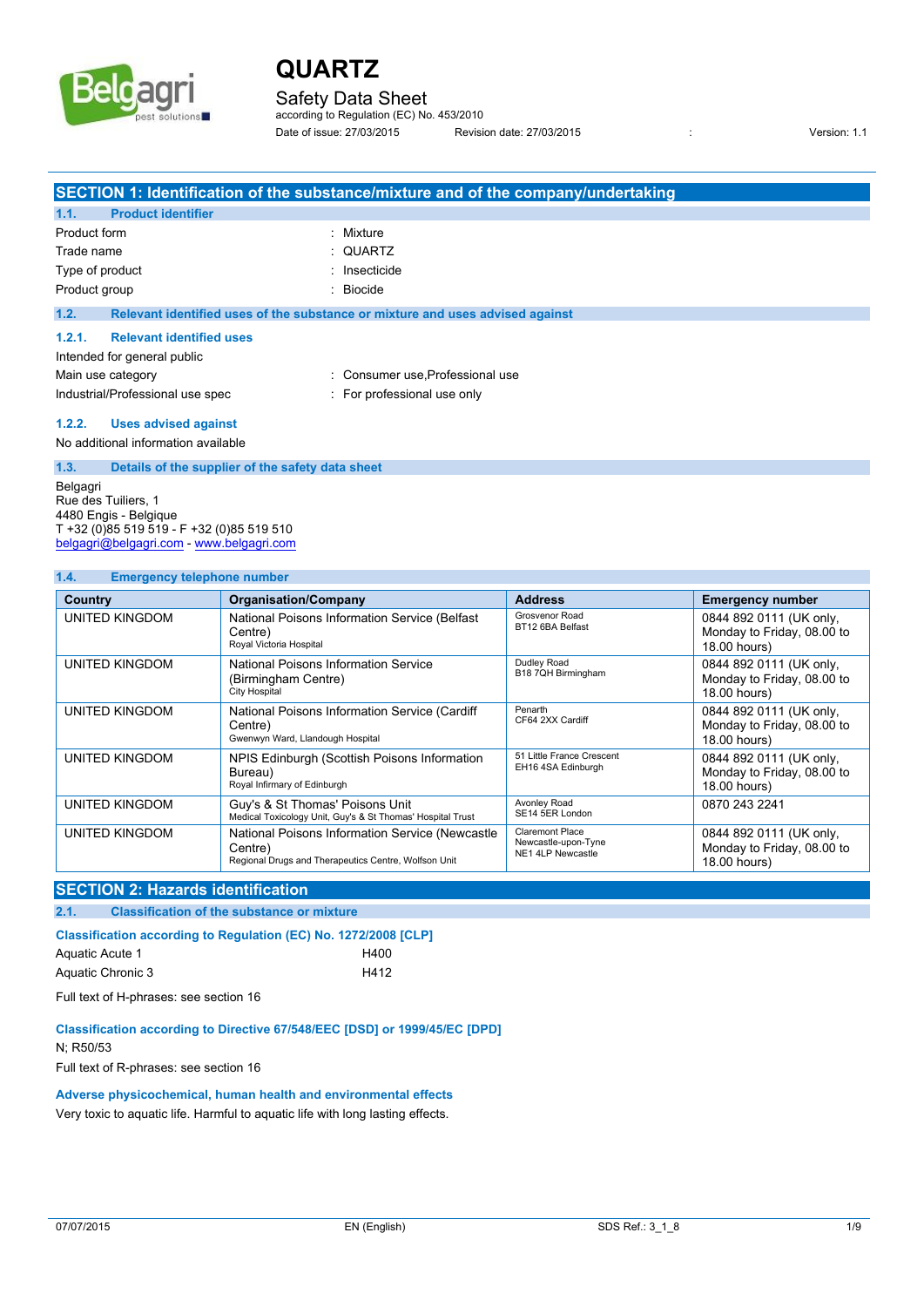## Safety Data Sheet

according to Regulation (EC) No. 453/2010

| 2.2.        | <b>Label elements</b>                                      |                                                                                                                                                                                                                                                                                                                                                                                                                                                                                                                                         |  |
|-------------|------------------------------------------------------------|-----------------------------------------------------------------------------------------------------------------------------------------------------------------------------------------------------------------------------------------------------------------------------------------------------------------------------------------------------------------------------------------------------------------------------------------------------------------------------------------------------------------------------------------|--|
|             | Labelling according to Regulation (EC) No. 1272/2008 [CLP] |                                                                                                                                                                                                                                                                                                                                                                                                                                                                                                                                         |  |
|             | Hazard pictograms (CLP)                                    | GHS09                                                                                                                                                                                                                                                                                                                                                                                                                                                                                                                                   |  |
|             | Signal word (CLP)                                          | Warning                                                                                                                                                                                                                                                                                                                                                                                                                                                                                                                                 |  |
|             | Hazard statements (CLP)                                    | $\pm$ H400 - Very toxic to aquatic life<br>H412 - Harmful to aquatic life with long lasting effects                                                                                                                                                                                                                                                                                                                                                                                                                                     |  |
|             | Precautionary statements (CLP)                             | : P101 - If medical advice is needed, have product container or label at hand<br>P102 - Keep out of reach of children<br>P103 - Read label before use<br>P260 - Do not breathe dust<br>P270 - Do not eat, drink or smoke when using this product<br>P273 - Avoid release to the environment<br>P391 - Collect spillage<br>P501 - Dispose of contents/container to hazardous or special waste collection point, in<br>accordance with local, regional, national and/or international regulation, an authorised waste<br>collection point |  |
| EUH phrases |                                                            | EUH208 - Contains Azamethiphos >95%(35575-96-3). May produce an allergic reaction                                                                                                                                                                                                                                                                                                                                                                                                                                                       |  |

### **2.3. Other hazards**

No additional information available

## **SECTION 3: Composition/information on ingredients**

# **3.1. Substance**

Not applicable

#### **3.2. Mixture Name Product identifier % Classification according to Directive 67/548/EEC** Azamethiphos >95% (CAS No) 35575-96-3 (EC no) 252-626-0 0.5 | T; R23 Xn; R22 R43 N; R50/53 **Rame Product identifier 1986 2006 2006 2006 2006 2006 2006 2006 2006 2006 2006 2006 2006 2006 2006 2006 2006 2006 2006 2006 2006 2006 2006 2006 2006 2006 2006 2006 Regulation (EC) No. 1272/2008 [CLP]** Azamethiphos >95% (CAS No) 35575-96-3 (EC no) 252-626-0 0.5 **Acute Tox. 4 (Oral), H302** Acute Tox. 3 (Inhalation:dust,mist), H331 Skin Sens. 1, H317 Aquatic Acute 1, H400 (M=1000) Aquatic Chronic 1, H410 (M=1000)

#### Full text of R- and H-phrases: see section 16

| <b>SECTION 4: First aid measures</b>                                |                                                                            |                                                                                   |     |
|---------------------------------------------------------------------|----------------------------------------------------------------------------|-----------------------------------------------------------------------------------|-----|
| <b>Description of first aid measures</b><br>4.1.                    |                                                                            |                                                                                   |     |
| First-aid measures general                                          | $\therefore$ Call a doctor.                                                |                                                                                   |     |
| First-aid measures after inhalation                                 |                                                                            | : Remove person to fresh air and keep comfortable for breathing. Call a doctor.   |     |
| First-aid measures after skin contact                               | : Take off contaminated clothing. Wash skin with plenty of water.          |                                                                                   |     |
| First-aid measures after eye contact                                |                                                                            | : Rinse immediately with plenty of water. Get medical advice/attention.           |     |
| First-aid measures after ingestion                                  |                                                                            | : If swallowed, seek medical advice immediately and show this container or label. |     |
| 4.2.<br>Most important symptoms and effects, both acute and delayed |                                                                            |                                                                                   |     |
| No additional information available                                 |                                                                            |                                                                                   |     |
| 4.3.                                                                | Indication of any immediate medical attention and special treatment needed |                                                                                   |     |
| Treat symptomatically.                                              |                                                                            |                                                                                   |     |
| <b>SECTION 5: Firefighting measures</b>                             |                                                                            |                                                                                   |     |
| 5.1.<br><b>Extinguishing media</b>                                  |                                                                            |                                                                                   |     |
| Suitable extinguishing media                                        | : All extinguishing agents can be used.                                    |                                                                                   |     |
| Unsuitable extinguishing media                                      | : Do not use a heavy water stream.                                         |                                                                                   |     |
| 07/07/2015                                                          | EN (English)                                                               | SDS Ref.: 3 1 8                                                                   | 2/9 |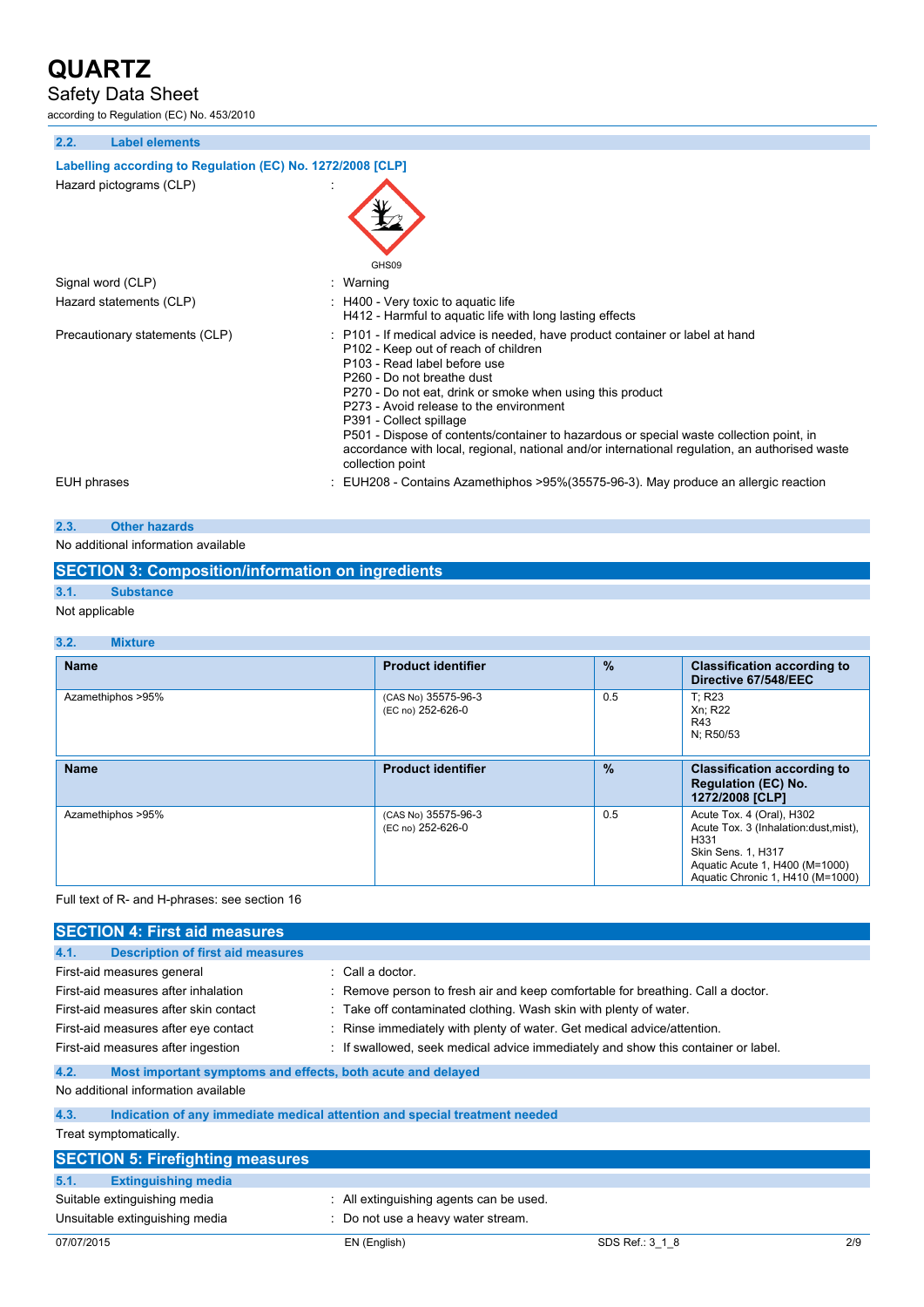# Safety Data Sheet

according to Regulation (EC) No. 453/2010

| 5.2.<br>Special hazards arising from the substance or mixture               |                                                                                                                                                                                                            |
|-----------------------------------------------------------------------------|------------------------------------------------------------------------------------------------------------------------------------------------------------------------------------------------------------|
| No additional information available                                         |                                                                                                                                                                                                            |
| 5.3.<br><b>Advice for firefighters</b>                                      |                                                                                                                                                                                                            |
| Precautionary measures fire                                                 | : Prevent fire-fighting water from entering environment.                                                                                                                                                   |
| Firefighting instructions                                                   | Use water spray or fog for cooling exposed containers. Apply water spray or fog to cool nearby<br>equipment.                                                                                               |
| Protection during firefighting                                              | Do not attempt to take action without suitable protective equipment. Self-contained breathing<br>apparatus. Complete protective clothing.                                                                  |
| <b>SECTION 6: Accidental release measures</b>                               |                                                                                                                                                                                                            |
| Personal precautions, protective equipment and emergency procedures<br>6.1. |                                                                                                                                                                                                            |
| General measures                                                            | : Do not breathe dust.                                                                                                                                                                                     |
| 6.1.1.<br>For non-emergency personnel                                       |                                                                                                                                                                                                            |
| No additional information available                                         |                                                                                                                                                                                                            |
| 6.1.2.<br>For emergency responders                                          |                                                                                                                                                                                                            |
| Protective equipment                                                        | Do not attempt to take action without suitable protective equipment. Equip cleanup crew with<br>proper protection. For further information refer to section 8: "Exposure controls/personal<br>protection". |
| 6.2.<br><b>Environmental precautions</b>                                    |                                                                                                                                                                                                            |
|                                                                             | Avoid release to the environment. Very toxic to aquatic life. Prevent entry to sewers and public waters.                                                                                                   |
| 6.3.<br>Methods and material for containment and cleaning up                |                                                                                                                                                                                                            |
| For containment                                                             | : Collect spillage.                                                                                                                                                                                        |
| Methods for cleaning up                                                     | : Contain leaking substance, pump over in suitable containers.                                                                                                                                             |
| Other information                                                           | Dispose of materials or solid residues at an authorized site.                                                                                                                                              |
| 6.4.<br><b>Reference to other sections</b>                                  |                                                                                                                                                                                                            |
| For further information refer to section 13.                                |                                                                                                                                                                                                            |
| <b>SECTION 7: Handling and storage</b>                                      |                                                                                                                                                                                                            |
| 7.1.<br><b>Precautions for safe handling</b>                                |                                                                                                                                                                                                            |
| Precautions for safe handling                                               | : Ensure good ventilation of the work station. Wear personal protective equipment. Handle in<br>accordance with good industrial hygiene and safety procedures.                                             |
| Hygiene measures                                                            | Do not eat, drink or smoke when using this product. Always wash hands after handling the<br>product.                                                                                                       |
| Conditions for safe storage, including any incompatibilities<br>7.2.        |                                                                                                                                                                                                            |
| Storage conditions                                                          | : Store in a well-ventilated place. Keep cool. Keep away from food, drink and animal feeding<br>stuffs.                                                                                                    |
| Maximum storage period                                                      | $: 2$ year                                                                                                                                                                                                 |
| 7.3.<br><b>Specific end use(s)</b>                                          |                                                                                                                                                                                                            |
| No additional information available                                         |                                                                                                                                                                                                            |
| <b>SECTION 8: Exposure controls/personal protection</b>                     |                                                                                                                                                                                                            |
| <b>Control parameters</b><br>8.1.                                           |                                                                                                                                                                                                            |
| No additional information available                                         |                                                                                                                                                                                                            |
| 8.2.<br><b>Exposure controls</b>                                            |                                                                                                                                                                                                            |
| Appropriate engineering controls                                            | : Ensure good ventilation of the work station.                                                                                                                                                             |
| Hand protection                                                             | protective gloves                                                                                                                                                                                          |
| Eye protection                                                              | Safety glasses                                                                                                                                                                                             |
| Skin and body protection                                                    | Wear suitable protective clothing                                                                                                                                                                          |
| Respiratory protection                                                      | In case of insufficient ventilation, wear suitable respiratory equipment                                                                                                                                   |
|                                                                             |                                                                                                                                                                                                            |
| Environmental exposure controls                                             | Avoid release to the environment.                                                                                                                                                                          |
| <b>SECTION 9: Physical and chemical properties</b>                          |                                                                                                                                                                                                            |
| Information on basic physical and chemical properties<br>9.1.               |                                                                                                                                                                                                            |
| Physical state<br>Appearance                                                | : Solid<br>Powder.                                                                                                                                                                                         |
| Colour                                                                      | white.                                                                                                                                                                                                     |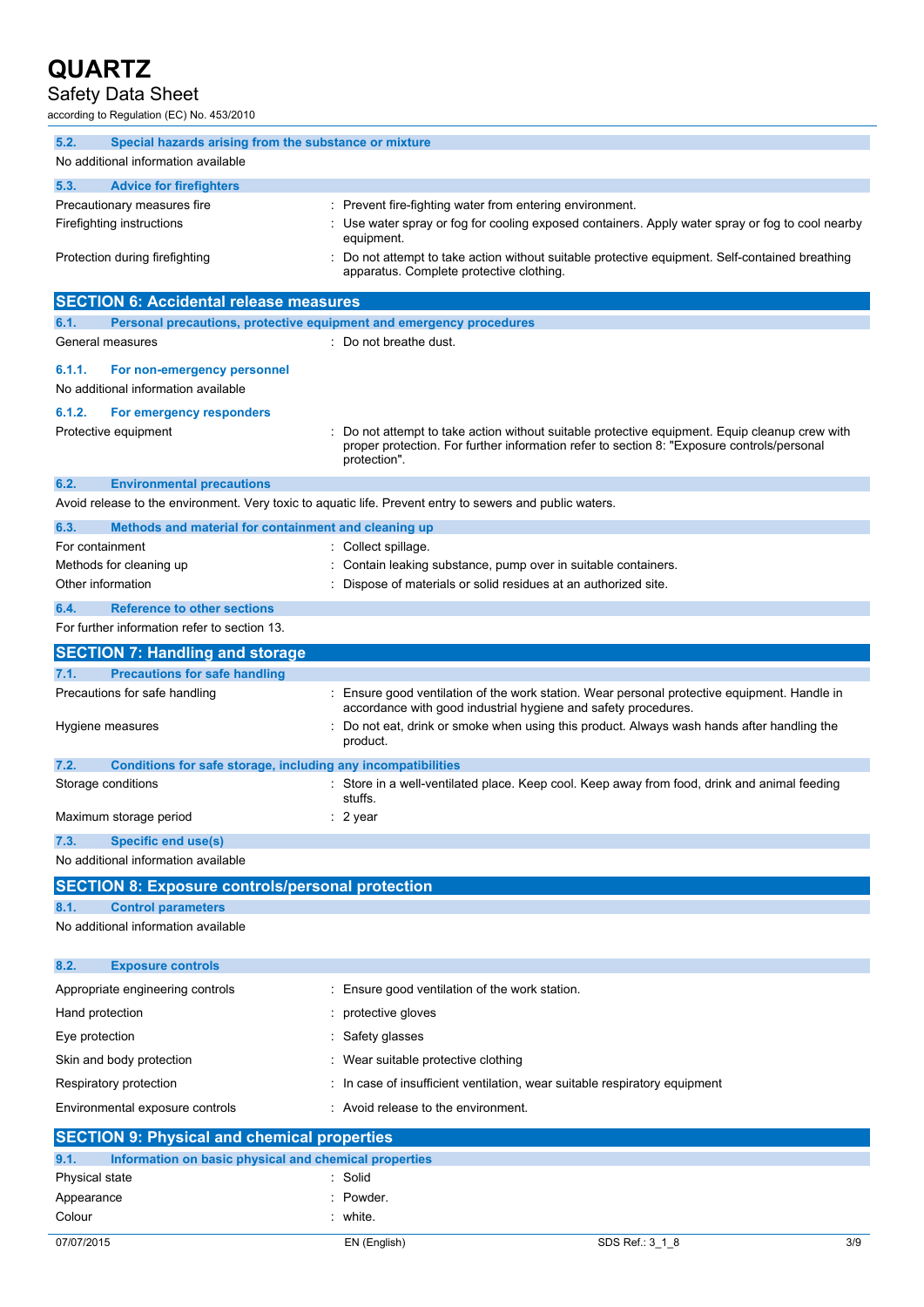## Safety Data Sheet

according to Regulation (EC) No. 453/2010

| Odour                                      |   | odourless.        |
|--------------------------------------------|---|-------------------|
| Odour threshold                            |   | No data available |
| рH                                         |   | No data available |
| Relative evaporation rate (butylacetate=1) |   | No data available |
| Melting point                              |   | No data available |
| Freezing point                             |   | No data available |
| Boiling point                              |   | No data available |
| Flash point                                |   | No data available |
| Auto-ignition temperature                  |   | No data available |
| Decomposition temperature                  |   | No data available |
| Flammability (solid, gas)                  |   | Non flammable     |
| Vapour pressure                            | ٠ | No data available |
| Relative vapour density at 20 °C           |   | No data available |
| Relative density                           |   | No data available |
| Solubility                                 |   | Insoluble.        |
| Log Pow                                    |   | No data available |
| Viscosity, kinematic                       |   | Not applicable    |
| Viscosity, dynamic                         |   | No data available |
| <b>Explosive properties</b>                |   | No data available |
| Oxidising properties                       |   | No data available |
| <b>Explosive limits</b>                    |   | No data available |

### **9.2. Other information**

No additional information available

| <b>SECTION 10: Stability and reactivity</b>        |                      |
|----------------------------------------------------|----------------------|
| 10.1.<br><b>Reactivity</b>                         |                      |
| Stable under normal conditions of use.             |                      |
| 10.2.<br><b>Chemical stability</b>                 |                      |
| Stable under normal conditions.                    |                      |
| 10.3.<br><b>Possibility of hazardous reactions</b> |                      |
| No additional information available                |                      |
| <b>Conditions to avoid</b><br>10.4.                |                      |
| Heat. Moisture.                                    |                      |
| <b>Incompatible materials</b><br>10.5.             |                      |
| No additional information available                |                      |
| <b>Hazardous decomposition products</b><br>10.6.   |                      |
| No additional information available                |                      |
| <b>SECTION 11: Toxicological information</b>       |                      |
| 11.1.<br>Information on toxicological effects      |                      |
| Acute toxicity                                     | Not classified       |
| Azamethiphos >95% (35575-96-3)                     |                      |
| LD50 oral rat                                      | 500 mg/kg            |
| LD50 dermal rat                                    | > 2000 mg/kg         |
| LC50 inhalation rat (mg/l)                         | $0,5 - 1$ mg/l/4h    |
| Skin corrosion/irritation                          | Not classified       |
| Serious eye damage/irritation                      | Not classified       |
| Respiratory or skin sensitisation                  | Not classified       |
| Germ cell mutagenicity                             | Not classified       |
| Carcinogenicity                                    | Not classified       |
| Azamethiphos >95% (35575-96-3)                     |                      |
| NOAEL (chronic, oral, animal/male, 2 years)        | 0,5 mg/kg bodyweight |
| NOAEL (chronic, oral, animal/female, 2 years)      | 0,5 mg/kg bodyweight |
| Reproductive toxicity                              | Not classified       |
| Specific target organ toxicity (single exposure)   | : Not classified     |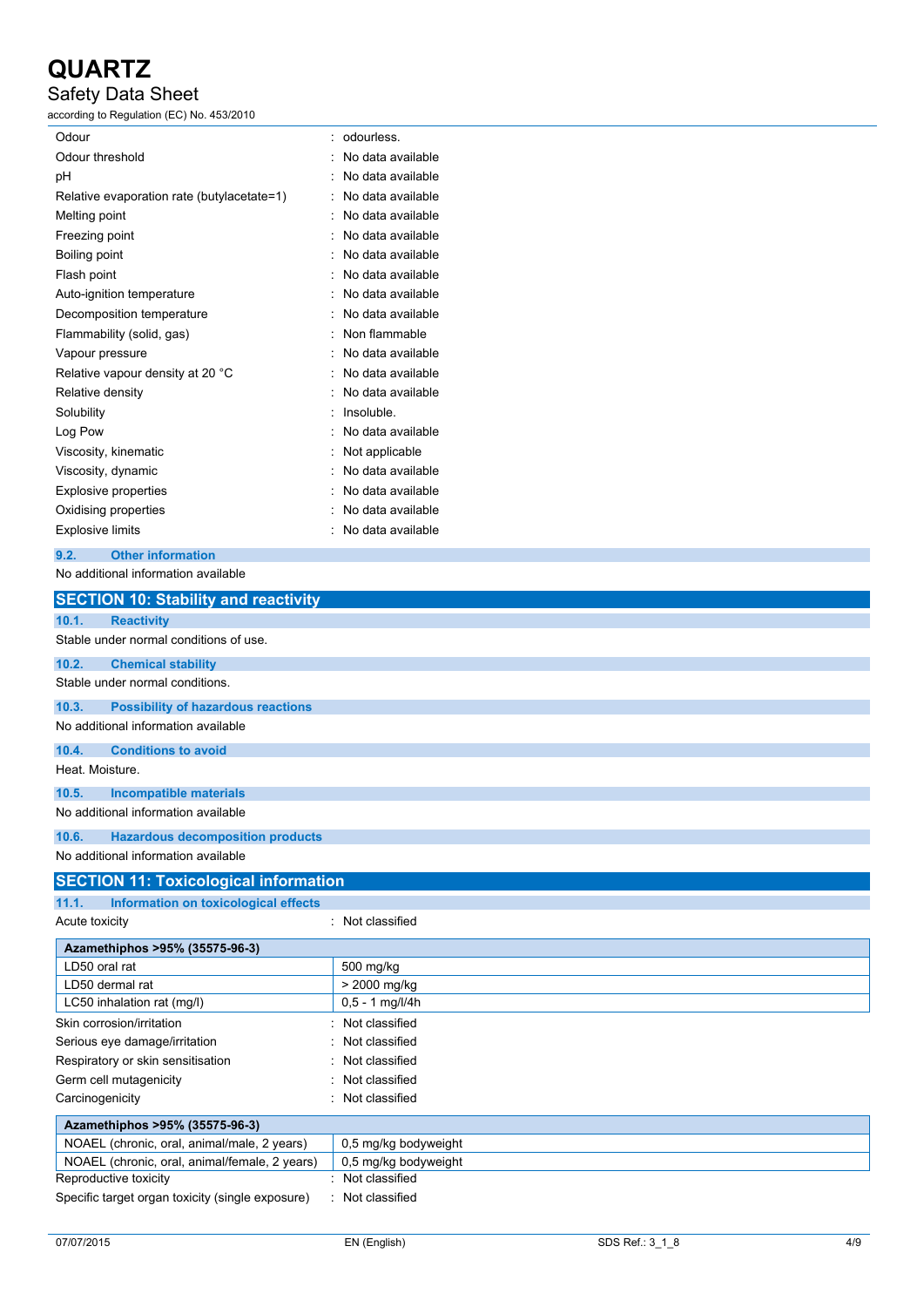## Safety Data Sheet

according to Regulation (EC) No. 453/2010

ErC50 (algae) 74 mg/l

| Specific target organ toxicity (repeated<br>exposure) | Not classified |
|-------------------------------------------------------|----------------|
| Aspiration hazard                                     | Not classified |

| <b>SECTION 12: Ecological information</b> |                                                                                                                                                                                                                |
|-------------------------------------------|----------------------------------------------------------------------------------------------------------------------------------------------------------------------------------------------------------------|
| 12.1.<br><b>Toxicity</b>                  |                                                                                                                                                                                                                |
| Ecology - general                         | : This product contains hazardous components for the environment. May cause long-term<br>adverse effects in the environment. Very toxic to aguatic life. Harmful to aguatic life with long<br>lasting effects. |
| Azamethiphos >95% (35575-96-3)            |                                                                                                                                                                                                                |
| LC50 fishes 1                             | 0.19 mg/l Oncorhynchus mykiss (Rainbow trout)                                                                                                                                                                  |
| EC50 Daphnia 1                            | $0.33 \mu q/l$                                                                                                                                                                                                 |
|                                           |                                                                                                                                                                                                                |

| NOEC chronic crustacea                             | 0,00012 mg/l                                                                                                        |
|----------------------------------------------------|---------------------------------------------------------------------------------------------------------------------|
|                                                    |                                                                                                                     |
| 12.2.<br><b>Persistence and degradability</b>      |                                                                                                                     |
| Azamethiphos >95% (35575-96-3)                     |                                                                                                                     |
| Persistence and degradability                      | Not biodegradable.                                                                                                  |
| Biodegradation                                     | 17%                                                                                                                 |
| 12.3.<br><b>Bioaccumulative potential</b>          |                                                                                                                     |
| Azamethiphos >95% (35575-96-3)                     |                                                                                                                     |
| Bioconcentration factor (BCF REACH)                | < 2000                                                                                                              |
| Log Pow                                            | 1 at 20 °C                                                                                                          |
| Bioaccumulative potential                          | Not established.                                                                                                    |
| 12.4.<br><b>Mobility in soil</b>                   |                                                                                                                     |
| No additional information available                |                                                                                                                     |
| 12.5.<br><b>Results of PBT and vPvB assessment</b> |                                                                                                                     |
| No additional information available                |                                                                                                                     |
| 12.6.<br><b>Other adverse effects</b>              |                                                                                                                     |
| No additional information available                |                                                                                                                     |
| <b>SECTION 13: Disposal considerations</b>         |                                                                                                                     |
| 13.1.<br><b>Waste treatment methods</b>            |                                                                                                                     |
| Waste disposal recommendations                     | : Dispose of this material and its container at hazardous or special waste collection point.                        |
|                                                    | Dispose in a safe manner in accordance with local/national regulations.                                             |
|                                                    |                                                                                                                     |
| Ecology - waste materials                          | : Avoid release to the environment.                                                                                 |
| <b>SECTION 14: Transport information</b>           |                                                                                                                     |
| In accordance with ADR / RID / IMDG / IATA / ADN   |                                                                                                                     |
| 14.1.<br><b>UN number</b>                          |                                                                                                                     |
| UN-No. (ADR)                                       | 3077                                                                                                                |
| UN-No. (IMDG)                                      | 3077                                                                                                                |
| UN-No.(IATA)                                       | 3077                                                                                                                |
|                                                    | 3077                                                                                                                |
| UN-No.(ADN)<br>UN-No. (RID)                        | 3077                                                                                                                |
| 14.2.<br><b>UN proper shipping name</b>            |                                                                                                                     |
| Proper Shipping Name (ADR)                         | ENVIRONMENTALLY HAZARDOUS SUBSTANCE, SOLID, N.O.S.                                                                  |
| Proper Shipping Name (IMDG)                        | ENVIRONMENTALLY HAZARDOUS SUBSTANCE, SOLID, N.O.S.                                                                  |
| Proper Shipping Name (IATA)                        |                                                                                                                     |
| Proper Shipping Name (ADN)                         | Environmentally hazardous substance, solid, n.o.s.<br>ENVIRONMENTALLY HAZARDOUS SUBSTANCE, SOLID, N.O.S.            |
| Proper Shipping Name (RID)                         | ENVIRONMENTALLY HAZARDOUS SUBSTANCE, SOLID, N.O.S.                                                                  |
| Transport document description (ADR)               | UN 3077 ENVIRONMENTALLY HAZARDOUS SUBSTANCE, SOLID, N.O.S., 9, III, (E)                                             |
| Transport document description (IMDG)              | : UN 3077 ENVIRONMENTALLY HAZARDOUS SUBSTANCE, SOLID, N.O.S., 9, III, MARINE<br>POLLUTANT/ENVIRONMENTALLY HAZARDOUS |
|                                                    |                                                                                                                     |
| 14.3.<br><b>Transport hazard class(es)</b><br>ADR  |                                                                                                                     |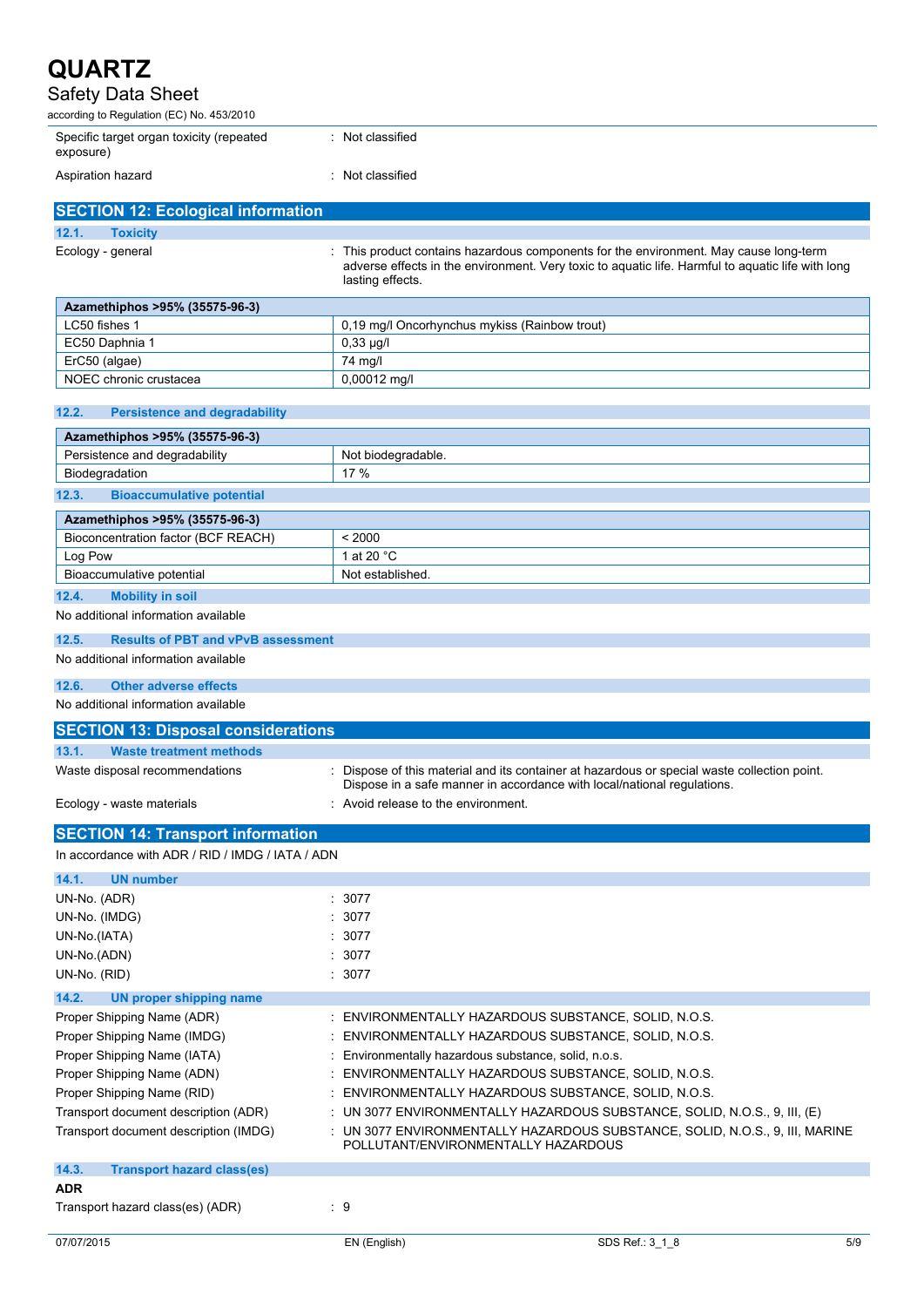Safety Data Sheet

according to Regulation (EC) No. 453/2010

Danger labels (ADR) : 9

:



### **IMDG**

Transport hazard class(es) (IMDG) : 9 Danger labels (IMDG)  $\qquad \qquad$  : 9



### **IATA**

Transport hazard class(es) (IATA) : 9 Hazard labels (IATA) : 9

### **ADN**

Transport hazard class(es) (ADN) : 9 Danger labels (ADN) 32 and 32 and 32 and 33 and 33 and 34 and 35 and 36 and 36 and 36 and 36 and 36 and 36 and 36 and 36 and 36 and 36 and 37 and 37 and 37 and 37 and 37 and 37 and 37 and 37 and 37 and 37 and 37 and 37 and



### **RID**

Transport hazard class(es) (RID) : 9 Danger labels (RID) : 9



| 14.4.<br><b>Packing group</b>         |                                          |
|---------------------------------------|------------------------------------------|
| Packing group (ADR)                   | : III                                    |
| Packing group (IMDG)                  | : III                                    |
| Packing group (IATA)                  | : III                                    |
| Packing group (ADN)                   | : III                                    |
| Packing group (RID)                   | : III                                    |
| 14.5.<br><b>Environmental hazards</b> |                                          |
| Dangerous for the environment         | : Yes                                    |
| Marine pollutant                      | : Yes                                    |
| Other information                     | : No supplementary information available |
|                                       |                                          |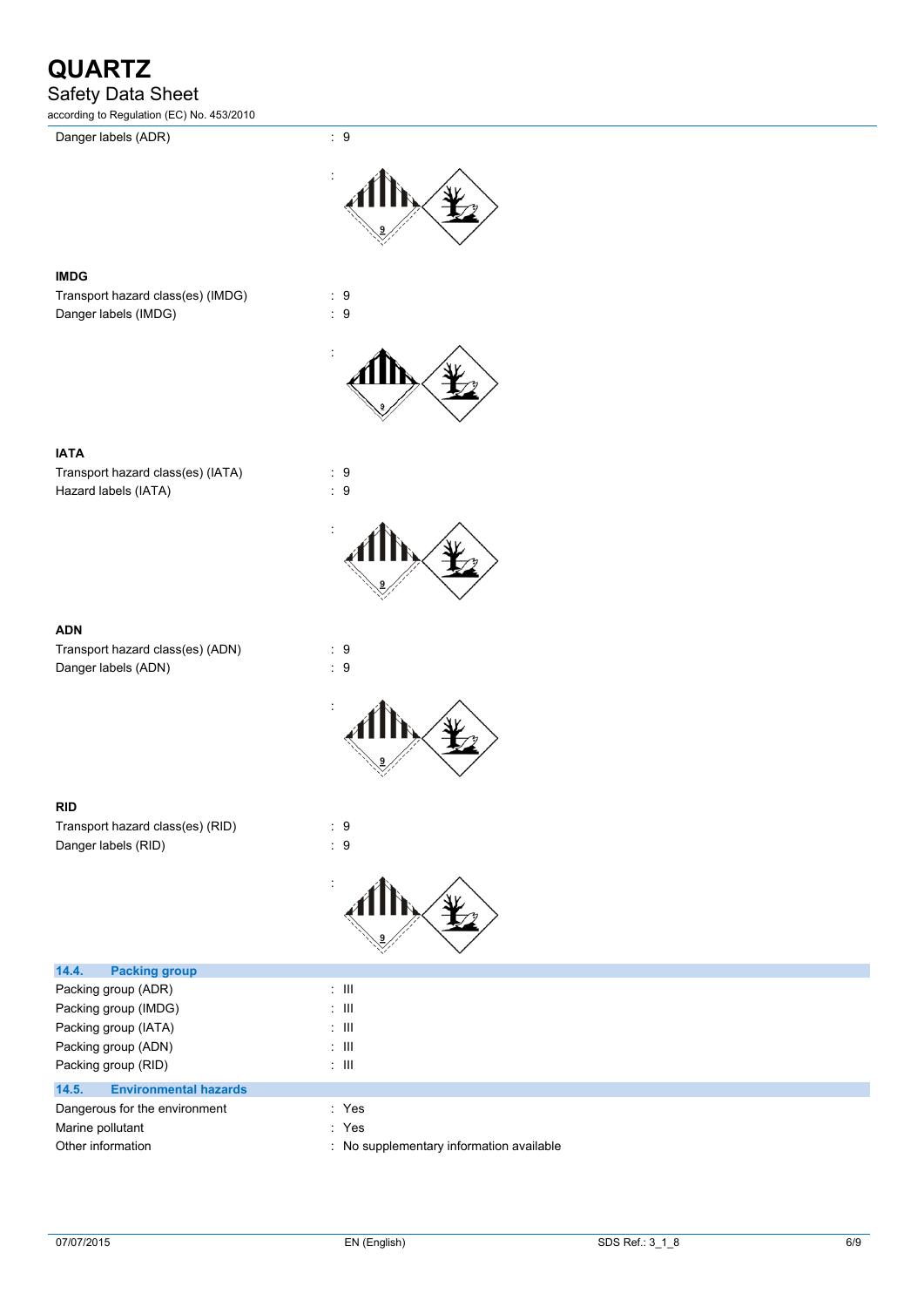# Safety Data Sheet

according to Regulation (EC) No. 453/2010

**14.6. Special precautions for user**

| 17.9<br><b>Opecial proceduoirs for user</b>                                |                                                                     |
|----------------------------------------------------------------------------|---------------------------------------------------------------------|
| 14.6.1.<br><b>Overland transport</b>                                       |                                                                     |
| Classification code (ADR)                                                  | : M7                                                                |
| Special provisions (ADR)                                                   | 274, 335, 601                                                       |
| Limited quantities (ADR)                                                   | 5kg                                                                 |
| Excepted quantities (ADR)                                                  | : E1                                                                |
| Packing instructions (ADR)                                                 | : P002, IBC08, LP02, R001                                           |
| Special packing provisions (ADR)                                           | : PP12, B3                                                          |
| Mixed packing provisions (ADR)                                             | : MP10                                                              |
| Portable tank and bulk container instructions<br>(ADR)                     | $:$ T1, BK1, BK2                                                    |
| Portable tank and bulk container special<br>provisions (ADR)               | $:$ TP33                                                            |
| Tank code (ADR)                                                            | : SGAV, LGBV                                                        |
| Vehicle for tank carriage                                                  | : AT                                                                |
| Transport category (ADR)                                                   | : 3                                                                 |
| Special provisions for carriage - Packages<br>(ADR)                        | : V13                                                               |
| Special provisions for carriage - Bulk (ADR)                               | : VV1                                                               |
| Special provisions for carriage - Loading,<br>unloading and handling (ADR) | : CV13                                                              |
| Hazard identification number (Kemler No.)                                  | : 90                                                                |
| Orange plates                                                              | 90<br>3077                                                          |
| Tunnel restriction code (ADR)                                              | : E                                                                 |
| EAC code                                                                   | : 2Z                                                                |
| 14.6.2.<br><b>Transport by sea</b>                                         |                                                                     |
| Special provisions (IMDG)                                                  | : 274, 335, 966, 967                                                |
| Limited quantities (IMDG)                                                  | : 5 kg                                                              |
| Excepted quantities (IMDG)                                                 | : E1                                                                |
| Packing instructions (IMDG)                                                | : P002, LP02                                                        |
| Special packing provisions (IMDG)                                          | $:$ PP12                                                            |
| IBC packing instructions (IMDG)                                            | : IBC08                                                             |
| IBC special provisions (IMDG)                                              | : B3                                                                |
| Tank instructions (IMDG)                                                   | : T1, BK1, BK2, BK3                                                 |
| Tank special provisions (IMDG)                                             | : TP33                                                              |
| EmS-No. (Fire)                                                             | $:$ F-A                                                             |
| EmS-No. (Spillage)                                                         | $: S-F$                                                             |
| Stowage category (IMDG)                                                    | : A                                                                 |
| Stowage and segregation (IMDG)                                             | : When transported in BK3 bulk container, see 7.6.2.12 and 7.7.3.9. |
| 14.6.3.<br><b>Air transport</b>                                            |                                                                     |
| PCA Excepted quantities (IATA)                                             | : E1                                                                |
| PCA Limited quantities (IATA)                                              | $\cdot$ Y956                                                        |
| PCA limited quantity max net quantity (IATA)                               | : 30kgG                                                             |
| PCA packing instructions (IATA)                                            | : 956                                                               |
| PCA max net quantity (IATA)                                                | : 400kg                                                             |
| CAO packing instructions (IATA)                                            | : 956                                                               |
| CAO max net quantity (IATA)                                                | : 400kg                                                             |
| Special provisions (IATA)                                                  | : A97, A158, A179                                                   |
| ERG code (IATA)                                                            | : 9L                                                                |
| <b>Inland waterway transport</b><br>14.6.4.                                |                                                                     |
| Classification code (ADN)                                                  | : M7                                                                |
| Special provisions (ADN)                                                   | : 274, 335, 61                                                      |
| Limited quantities (ADN)                                                   | : 5 kg                                                              |
| Excepted quantities (ADN)                                                  | : E1                                                                |
|                                                                            |                                                                     |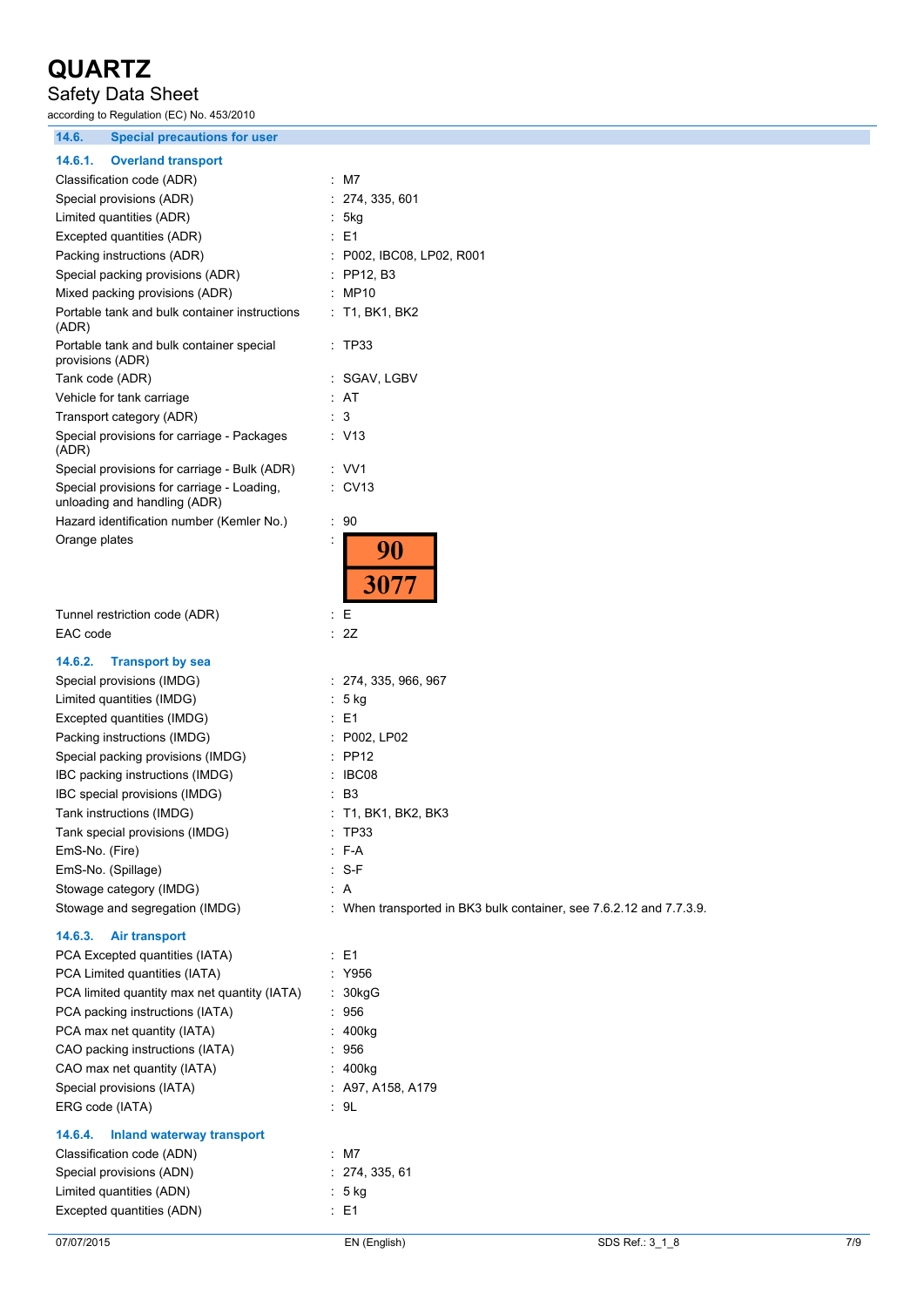## Safety Data Sheet

according to Regulation (EC) No. 453/2010

| Carriage permitted (ADN)                                                   | : $T^* B^{**}$                                                                                                         |
|----------------------------------------------------------------------------|------------------------------------------------------------------------------------------------------------------------|
| Equipment required (ADN)                                                   | $:$ PP, A                                                                                                              |
| Number of blue cones/lights (ADN)                                          | $\therefore$ 0                                                                                                         |
| Additional requirements/Remarks (ADN)                                      | * * Only in the molten state. ** For carriage in bulk see also 7.1.4.1. ** * Only in the case of<br>transport in bulk. |
| Not subject to ADN                                                         | No                                                                                                                     |
| 14.6.5.<br><b>Rail transport</b>                                           |                                                                                                                        |
| Classification code (RID)                                                  | $:$ M7                                                                                                                 |
| Special provisions (RID)                                                   | 274, 335, 601                                                                                                          |
| Limited quantities (RID)                                                   | 5kg                                                                                                                    |
| Excepted quantities (RID)                                                  | $\therefore$ E1                                                                                                        |
| Packing instructions (RID)                                                 | P002, IBC08, LP02, R001                                                                                                |
| Special packing provisions (RID)                                           | $:$ PP12, B3                                                                                                           |
| Mixed packing provisions (RID)                                             | : MP10                                                                                                                 |
| Portable tank and bulk container instructions<br>(RID)                     | $:$ T1, BK1, BK2                                                                                                       |
| Portable tank and bulk container special<br>provisions (RID)               | : TP33                                                                                                                 |
| Tank codes for RID tanks (RID)                                             | : SGAV, LGBV                                                                                                           |
| Transport category (RID)                                                   | 3                                                                                                                      |
| Special provisions for carriage - Packages<br>(RID)                        | : W13                                                                                                                  |
| Special provisions for carriage - Bulk (RID)                               | $:$ VW1                                                                                                                |
| Special provisions for carriage - Loading,<br>unloading and handling (RID) | : CW13, CW31                                                                                                           |
| Colis express (express parcels) (RID)                                      | $\therefore$ CE11                                                                                                      |
| Hazard identification number (RID)                                         | $\therefore$ 90                                                                                                        |
| Carriage prohibited (RID)                                                  | : No                                                                                                                   |
|                                                                            |                                                                                                                        |

**14.7. Transport in bulk according to Annex II of MARPOL 73/78 and the IBC Code**

Not applicable

**SECTION 15: Regulatory information**

**15.1. Safety, health and environmental regulations/legislation specific for the substance or mixture**

#### **15.1.1. EU-Regulations**

Contains no substances with Annex XVII restrictions QUARTZ is not on the REACH Candidate List Contains no substance on the REACH candidate list Contains no REACH Annex XIV substances

#### **15.1.2. National regulations**

No additional information available

## **15.2. Chemical safety assessment**

No additional information available

### **SECTION 16: Other information**

Other information **interest in the information** in this SDS was obtained from sources which we believe are reliable. However, the information is provided without any warranty, express or implied, regarding its correctness. The contents and format of this SDS are in accordance with Regulation (EC) N° 453/2010 of the European Parliament and of the Council. Use biocides and pesticides safely. Always read the label and product information before use.

| Full text of R-, H- and EUH-phrases: |                                                   |                                                                   |     |
|--------------------------------------|---------------------------------------------------|-------------------------------------------------------------------|-----|
| Acute Tox. 3 (Inhalation:dust.mist)  | Acute toxicity (inhalation:dust, mist) Category 3 |                                                                   |     |
| Acute Tox. 4 (Oral)                  | Acute toxicity (oral), Category 4                 |                                                                   |     |
| Aquatic Acute 1                      |                                                   | Hazardous to the aquatic environment - Acute Hazard, Category 1   |     |
| Aquatic Chronic 1                    |                                                   | Hazardous to the aquatic environment - Chronic Hazard, Category 1 |     |
| Aquatic Chronic 3                    |                                                   | Hazardous to the aquatic environment - Chronic Hazard, Category 3 |     |
| Skin Sens. 1                         | Sensitisation - Skin, category 1                  |                                                                   |     |
| H302                                 | Harmful if swallowed                              |                                                                   |     |
| 07/07/2015                           | EN (English)                                      | SDS Ref.: 3 1 8                                                   | 8/9 |